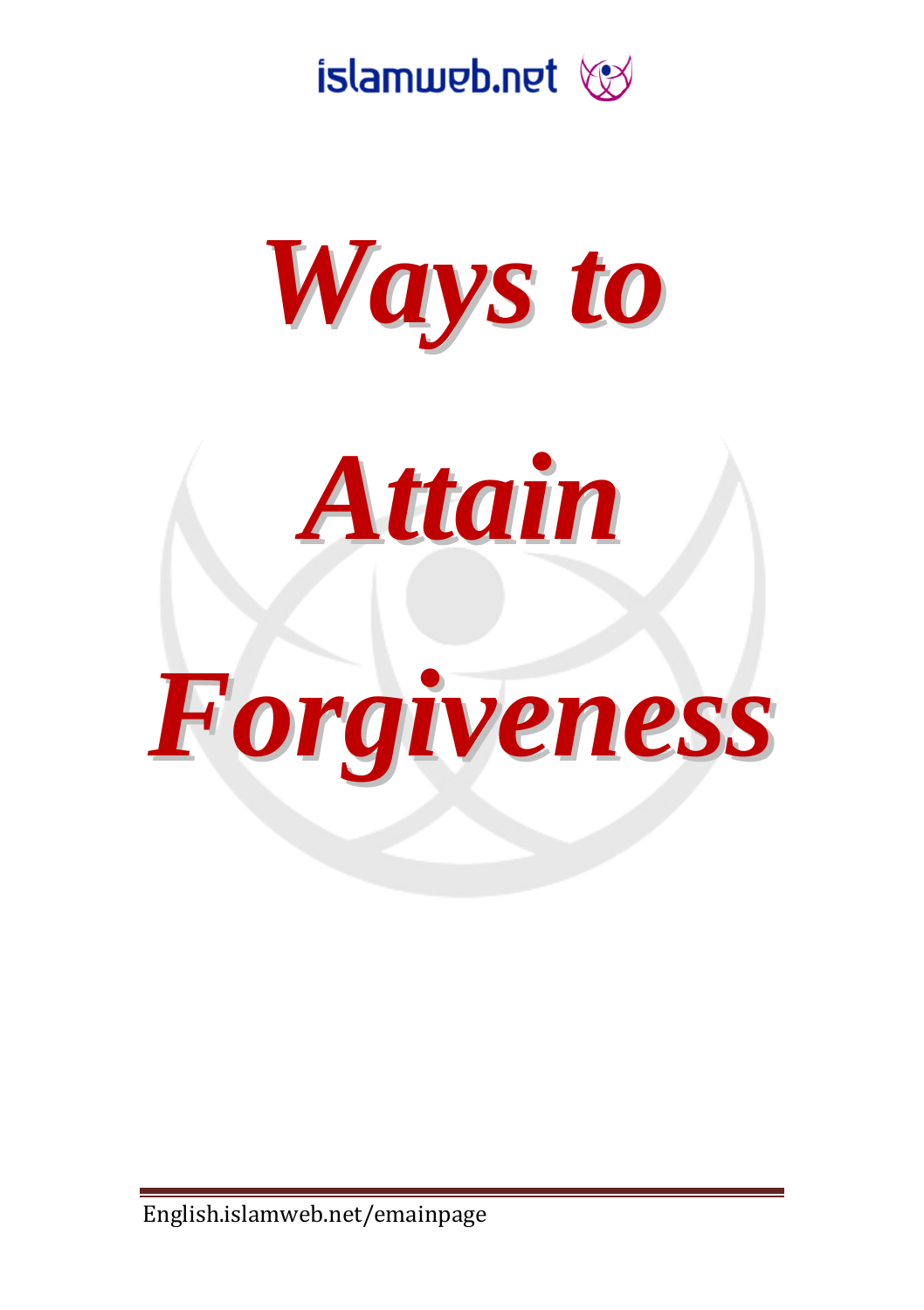All perfect praise be to Allaah, The Lord of the Worlds. I testify that there is none worthy of worship except Allaah, and that Muhammad is His slave and Messenger, may Allaah exalt his mention as well as that of his family and all his companions.

This material has been reviewed and forwarded for publishing and distribution by the English language department of IslamWeb.

Al l rights are reserved for the author except for free distribution, without any modification to any part of the book.

We would like to express our sincere appreciation to those who contributed to the publication of this book. May Allaah reward them abundantly for their efforts.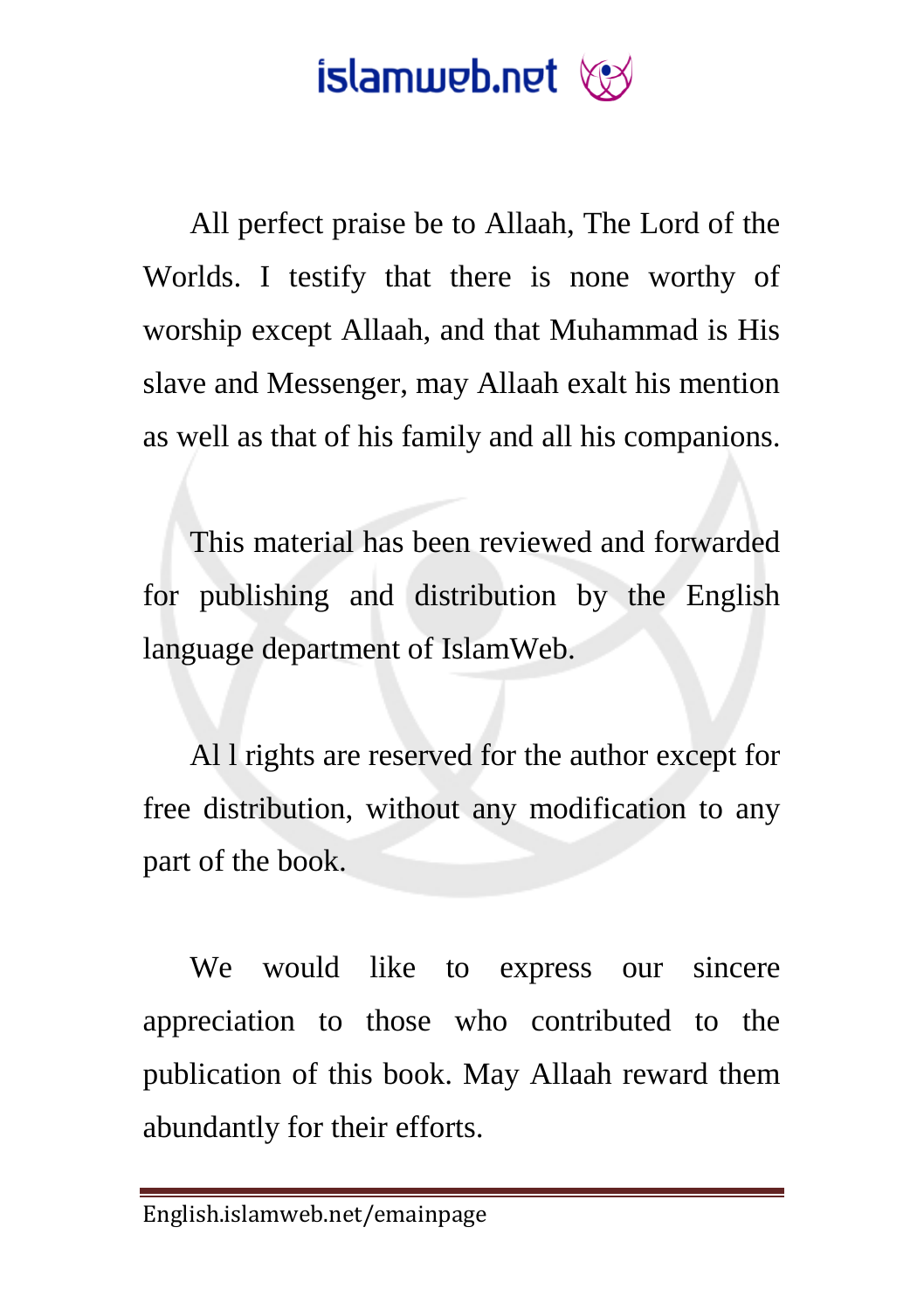If you have other beneficial E-books or articles that you would like to have published on our site (without reserving copyrights); or if you have any corrections, comments, or questions about this publication, please feel free to contact us at:

[ewebmaster@islamweb.net](mailto:ewebmaster@islamweb.net)

#### *Produced By:*

*Islamweb Staff*

*Editorial & Translation Department*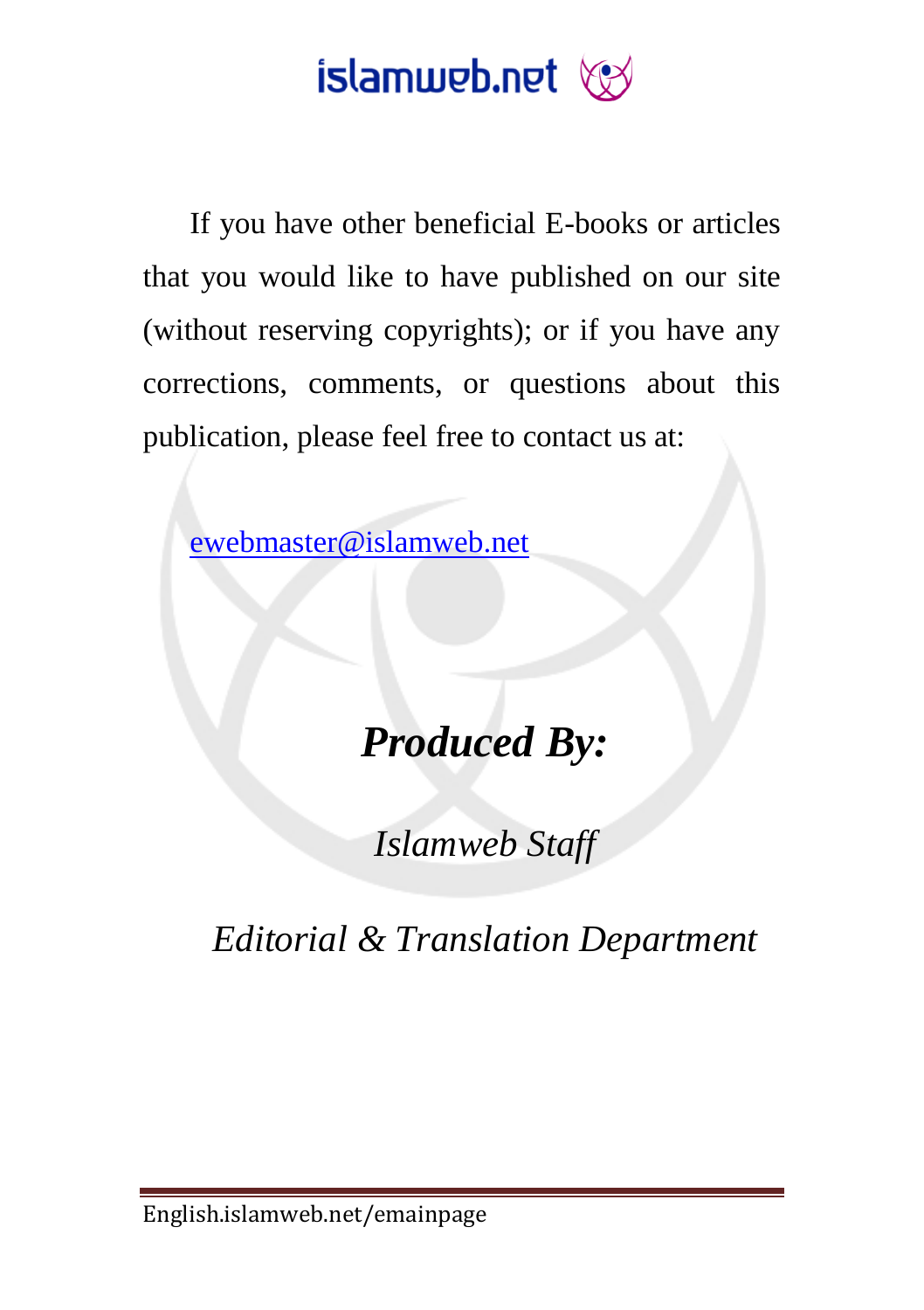Allaah says (what means): *"Say: O My slaves! Who have transgressed against themselves (by committing evil deeds and sins)! Despair not of the Mercy of Allaah, verily, Allaah forgives all sins. Truly, He is Oft-Forgiving, Most Merciful."* [Quran 39: 53] and also, *"And perform Salaat, at the two ends of the day and in some hours of the night [i.e. the five compulsory Salaat]. Verily, the good deeds remove the evil deeds (i.e. small sins). That is a reminder (an advice) for the mindful (those who accept advice)."* [Quran 11: 114].

Dear reader! We all make mistakes and we are all in dire need forgiveness for the sins which we commit day and night. It is out of the mercy of Allaah upon us that He facilitated many ways to attain forgiveness. Never will a Muslim adhere to them, except that he will be included in the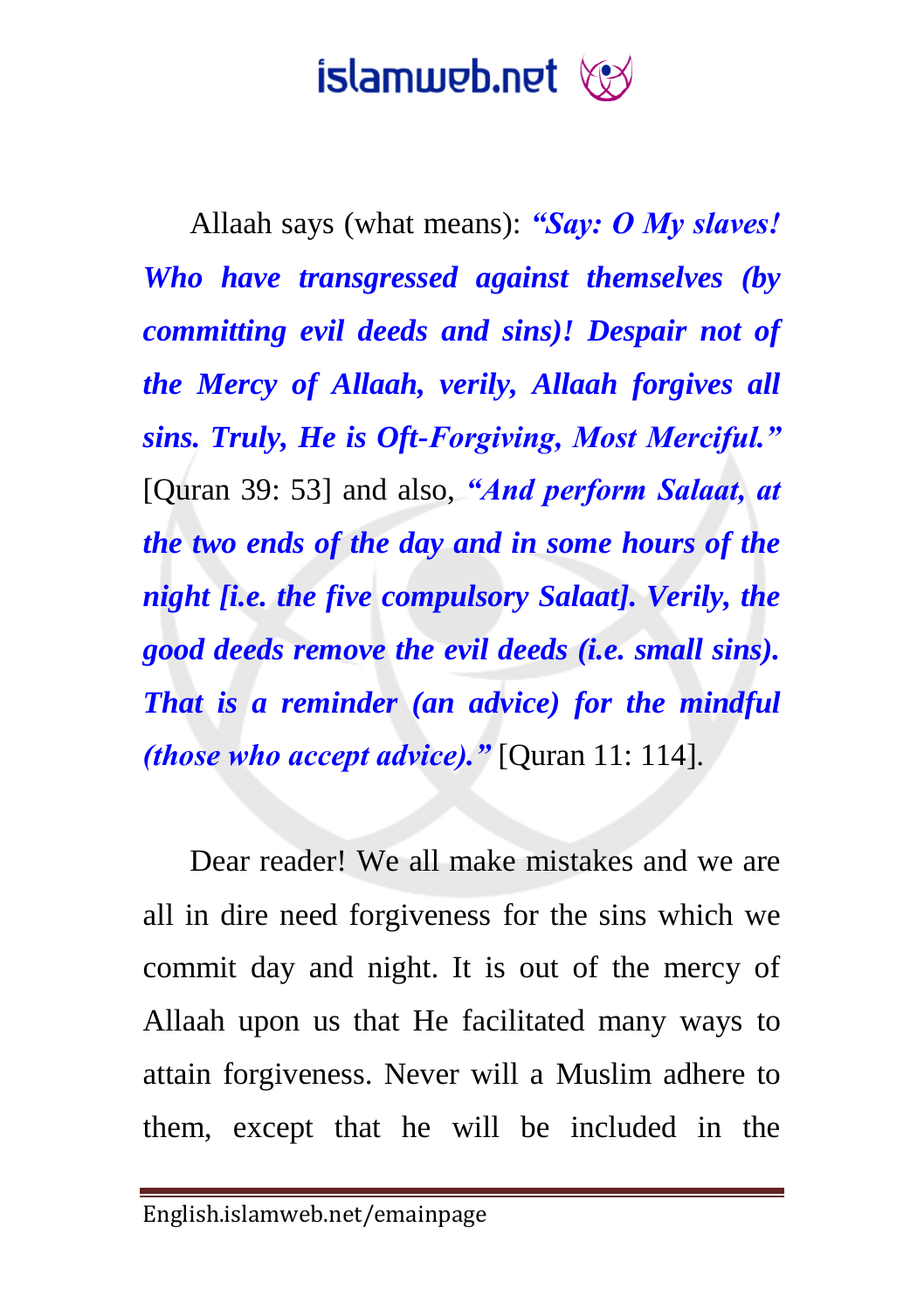# islamweb.net

forgiveness and mercy of Allaah, as long as he is a believer and does not practice any form of Shirk (associating partners with Allaah in worship), because disbelief or association with Allaah prevent forgiveness from taking place.

Allaah says (what means): *"Verily, Allaah forgives not (the sin of) setting up partners (in worship) with Him, but He forgives whom He wills, sins other than that, and whoever sets up partners in worship with Allaah, has indeed strayed far away."* [Quran 4: 116].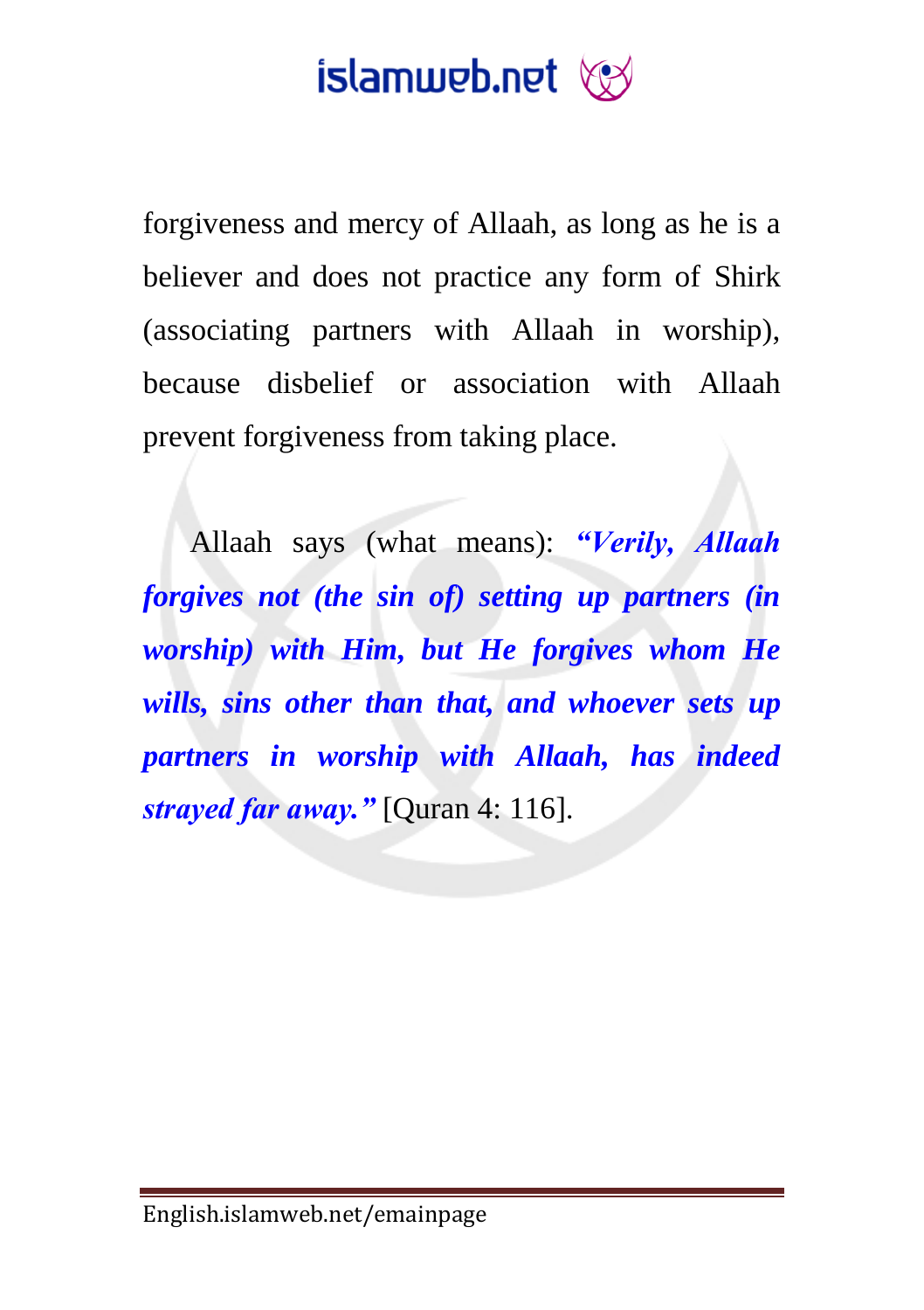#### *Attaining Forgiveness*

The following are some ways which Allaah made leading to the forgiveness of sins, so that one does not feel despair and give up on the mercy of Allaah, and so that one can also rush towards virtue, as Allaah says (what means): *"And march forth in the way (which leads to) forgiveness from your Lord, and for Paradise as wide as the heavens and the earth, prepared for the pious."*  [Quran 3: 133].

 *Islam***:** Allaah says (what means): *"Say to those who have disbelieved, if they cease (from disbelief), their past will be forgiven. But if they return (thereto), then the examples of those (punished) before them have*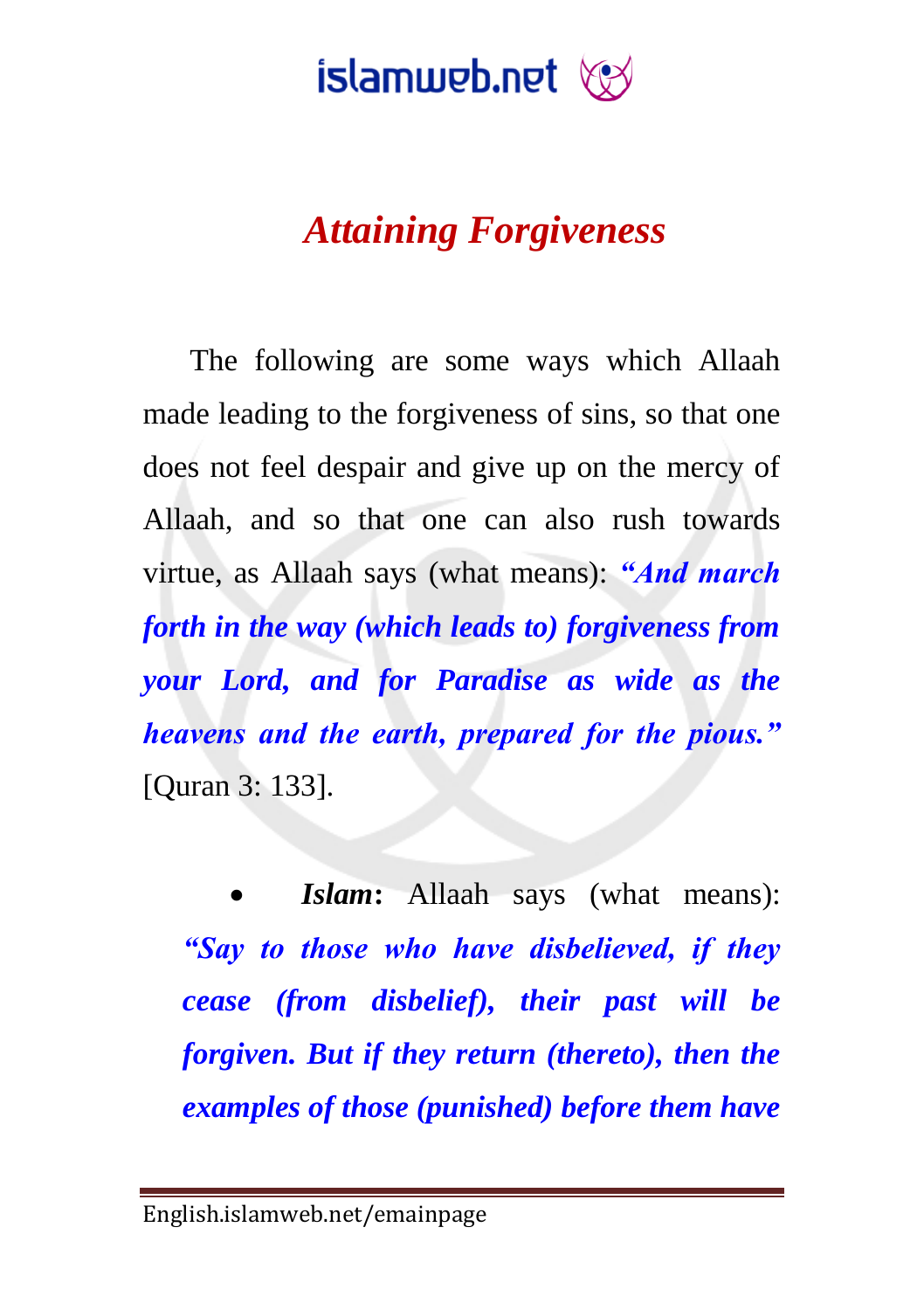*already preceded (as a warning)."* [Quran 8: 38]. *'Amr ibn Al-'Aas*, may Allaah be pleased with him, narrated that the Prophet, sallallaahu 'alayhi wa sallam, said: *"Did you not know that one's Islam voids whatever he did before it?"* [Muslim].

 *Migration***:** This is to relocate from the land of disbelief to the land of Islam. Allaah says (what means): *"Then, verily, your Lord for those who emigrated after they had been put to trials and thereafter strove hard and fought (for the Cause of Allaah) and were patient, verily, your Lord afterward is, Oft-Forgiving, Most Merciful."* [Quran 16: 110]. *'Amr ibn Al-'Aas*, may Allaah be pleased with him, narrated that the Prophet *sallallaahu*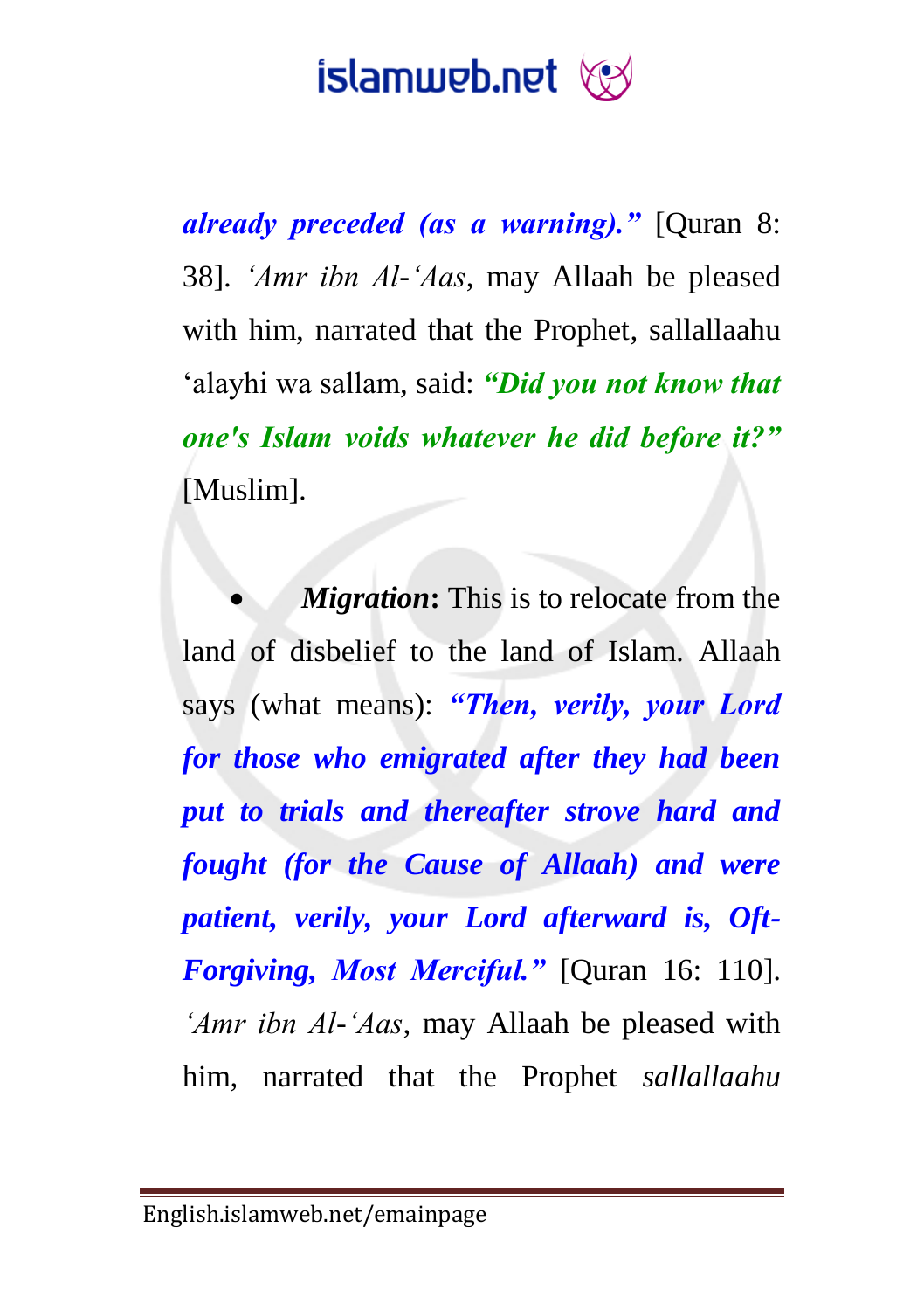*'alayhi wa sallam* said, *"Migration voids whatever was before it"* [Muslim].

 *An Accepted Hajj***:** *'Amr ibn Al-'Aas*, may Allaah be pleased with him, narrated that the Prophet sallallaahu 'alayhi wa sallam said, *"An accepted Hajj voids whatever was before it."* [Muslim]. *Abu Hurayrah*, may Allaah be pleased with him, narrated that the Prophet, sallallaahu 'alayhi wa sallam, said: *"He who performs Hajj and does not involve (himself) in a marital relation or a sin (during the Hajj), will return from Hajj in a state just like the one his mother gave birth to him in (i.e., free from sins)."* [Al-Bukhaari].

 *Supplication upon hearing the Athaan***:** *Sa'd ibn Abi Waqqaas*, may Allaah be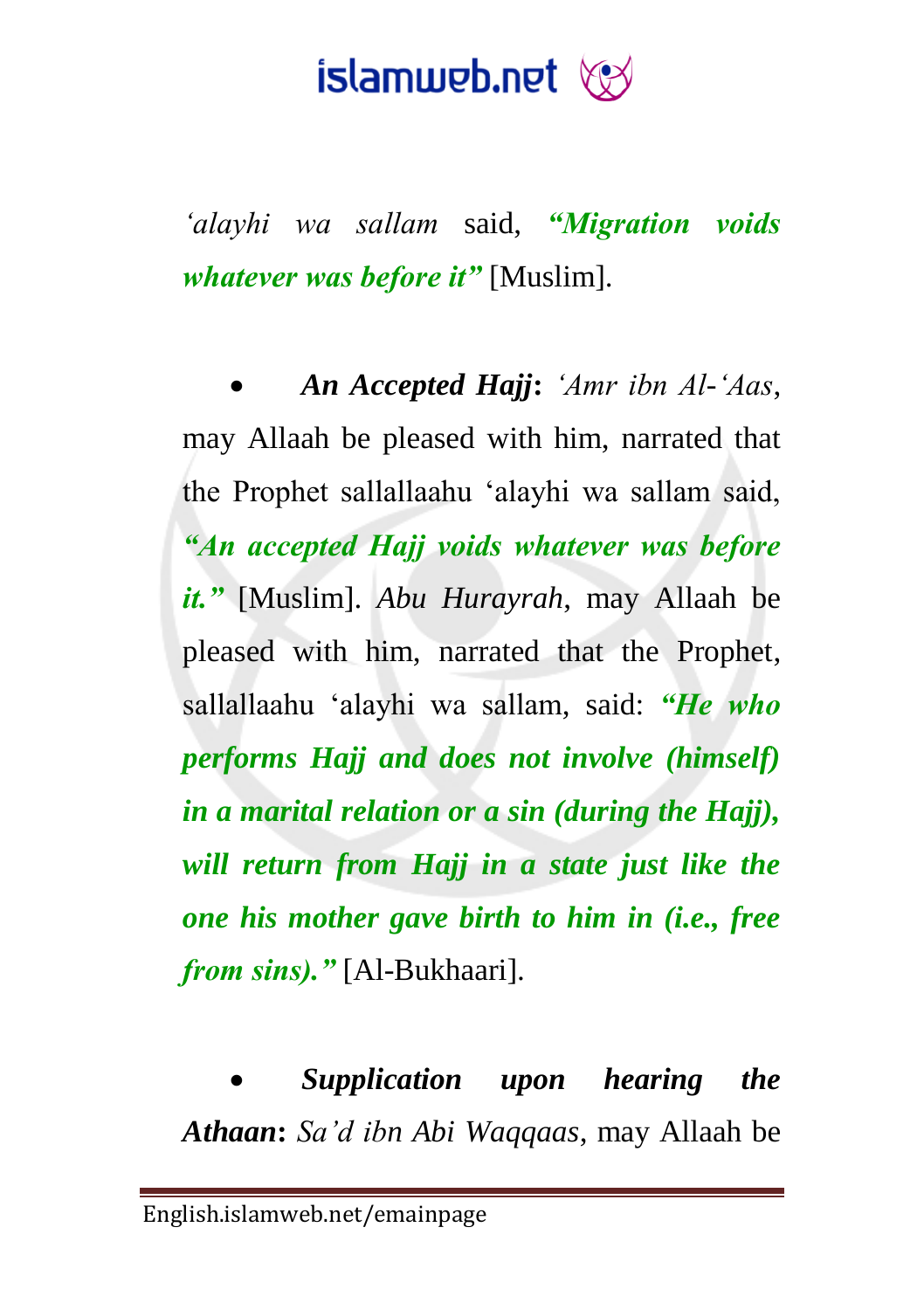pleased with him, narrated that the Prophet, sallallaahu 'alayhi wa sallam, said: *"He who says upon hearing the person calling the Athaan, "I also bear witness that none has the right to be worshipped except Allaah alone without a partner, and that Muhammad is His slave and messenger. I accept Allaah as a Lord, Muhammad as a messenger, and Islam as a religion" - all his previous sins will be forgiven."* [Muslim].

 *Coinciding with the angels when saying 'Ameen': Abu Hurayrah,* may Allaah be pleased with him, narrated that the Prophet, sallallaahu 'alayhi wa sallam, said: *"When the Imaam says 'Ameen', say 'Ameen', because he who coincides with the angels when saying*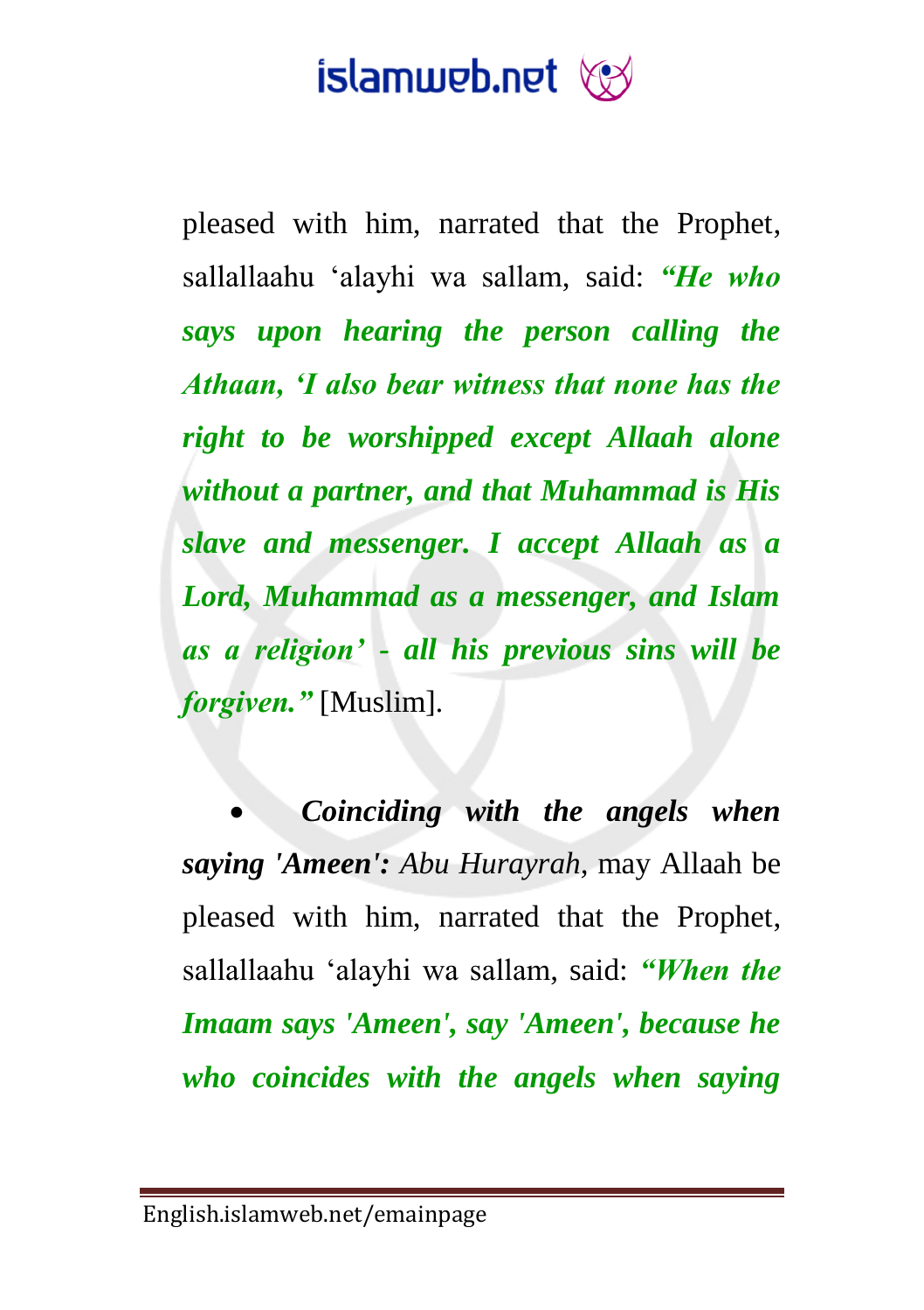*Ameen will get all his previous sins forgiven."* [Al-Bukhaari and Muslim].

 *Coinciding with the angels when saying "Our lord for you is all the praise":* The Prophet, sallallaahu 'alayhi wa sallam, said: *"When the Imaam says "Allaah hears he who praises Him", say, "Our lord for you is all the praise", because he who coincides with the angels when saying so will get all his previous sins forgiven."* [Al-Bukhaari and Muslim].

 *Praying two rak"ah of salaah attentively***:** The Prophet, sallallaahu 'alayhi wa sallam, said: *"He who properly performs ablution, then prays any two rak"ah (of salaah) without being heedless, will get all his previous sins forgiven."* [Ahmad].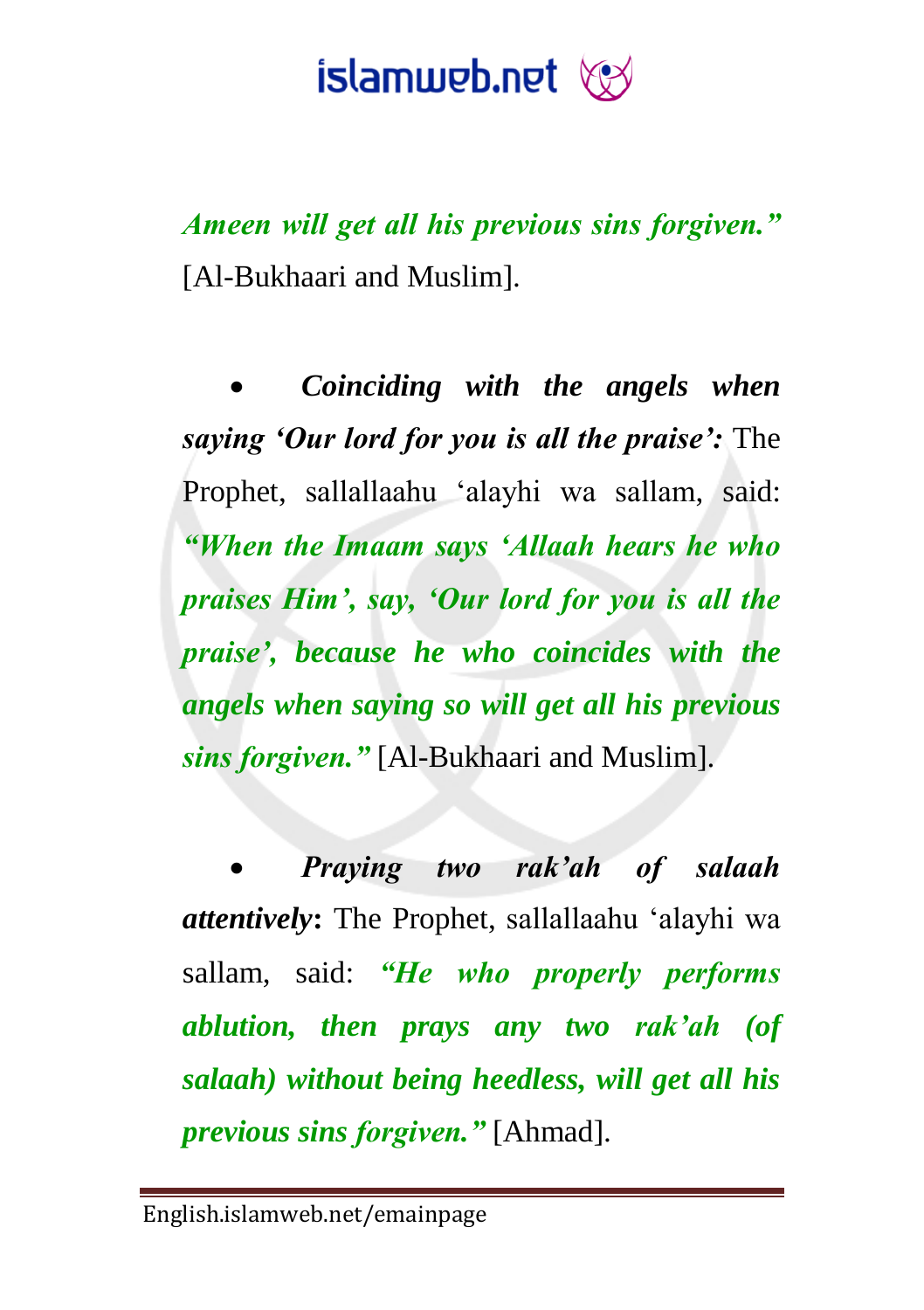*Gathering in circles of mentioning Allaah***:** *Sahl ibn Hanthalah*, may Allaah be pleased with him, narrated that the Prophet, sallallaahu 'alayhi wa sallam, said: *"It is never that a group of people gather to mention Allaah, but they will be told upon leaving the circle (after finishing): 'Your sins have been forgiven.'"* [Ahmad].

 *Sickness***:** 'Aa'ishah, may Allaah be pleased with her, narrated that the Prophet, sallallaahu 'alayhi wa sallam, said: *"Whenever a believer becomes sick, he will be purified from his sins, just as fire purifies steel."* [Al-Bukhaari].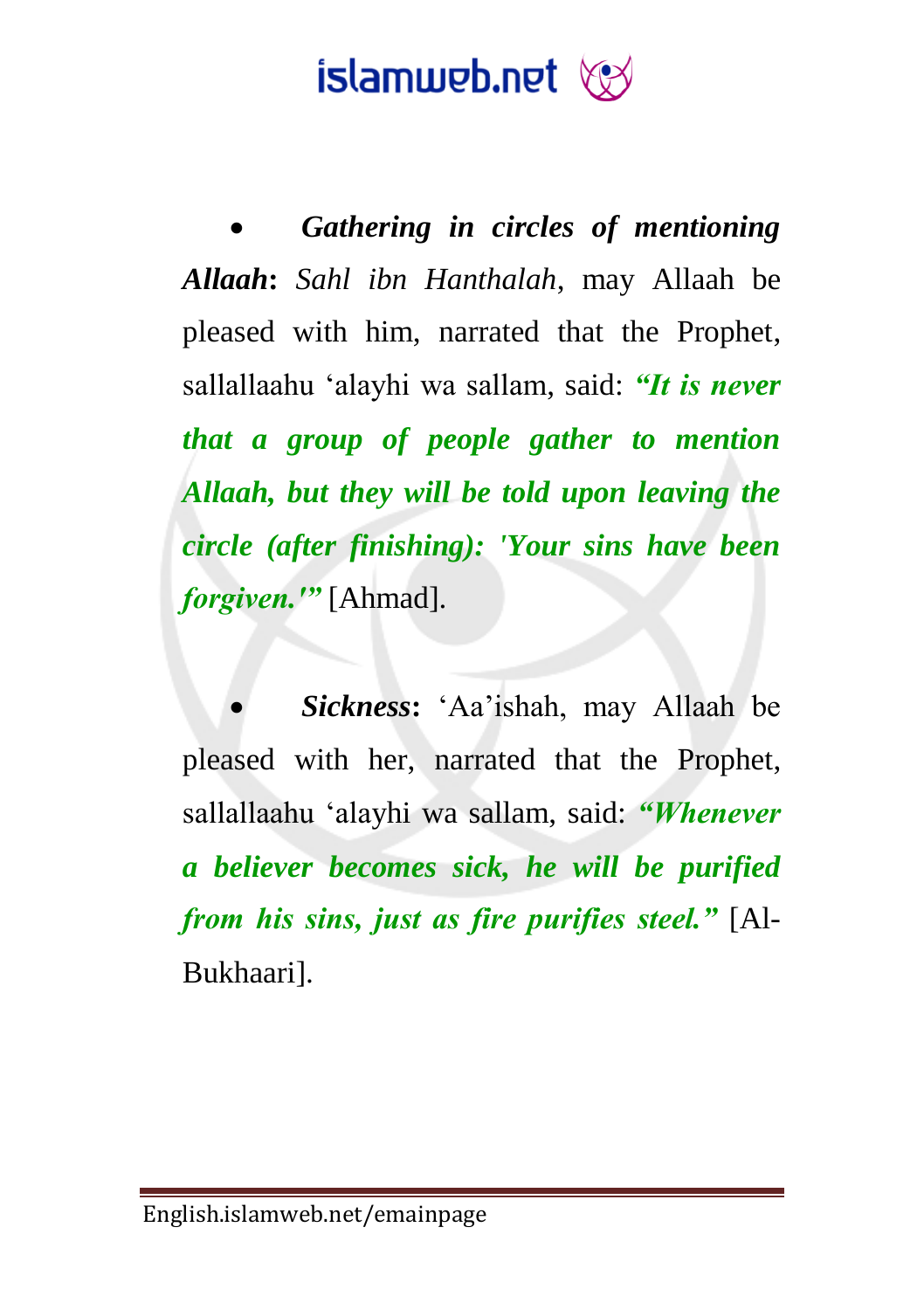

#### *Ways to prevent punishment*

Beloved brother! *Ibn Taymiyyah*, may Allaah have mercy upon him, said that a believer may prevent the punishment of a sin he committed befalling him by one of the following ten ways:

 Repenting sincerely so that Allaah would forgive him, because the one who sincerely repents from a sin is exactly like he who never committed it.

 Asking forgiveness from Allaah, so that Allaah would forgive him.

 Performing virtuous deeds which would expiate the sin, Allaah says (what means): *"And perform prayer, at the two ends of the day and in some hours of the night [i.e.*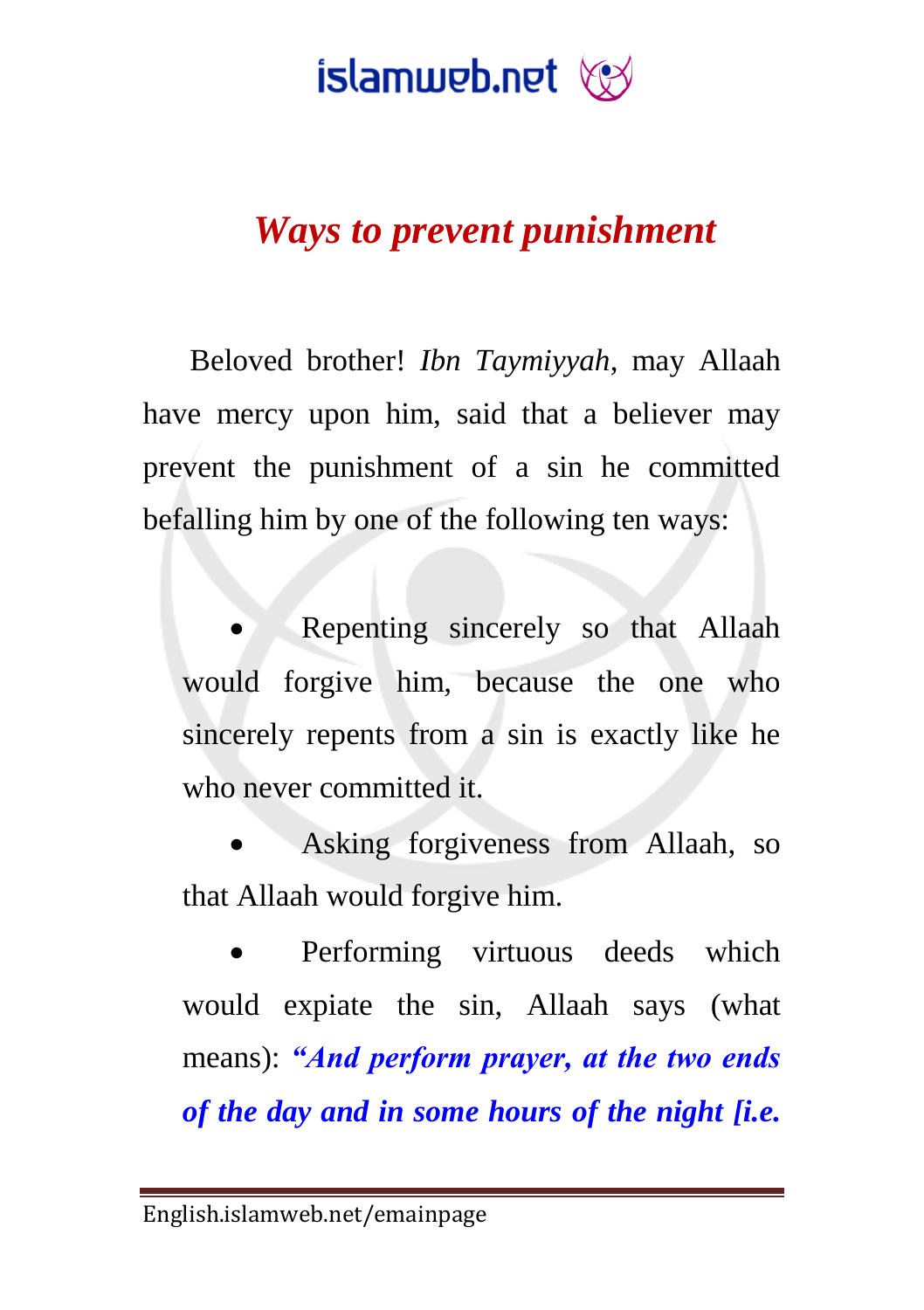*the five compulsory prayers]. Verily, the good deeds remove the evil deeds (i.e. small sins). That is a reminder (an advice) for the mindful (those who accept advice)."* [Quran 11: 114].

 His brothers in faith supplicating for his forgiveness.

 Some of his brothers in faith offering the reward of a righteous deed they perform, to him.

 The Prophet, sallallaahu 'alayhi wa sallam, interceding for him with Allaah not to punish him.

 Allaah putting him through trials in this life, whether in his wealth, health, children or family.

 Allaah putting him through trials in the grave.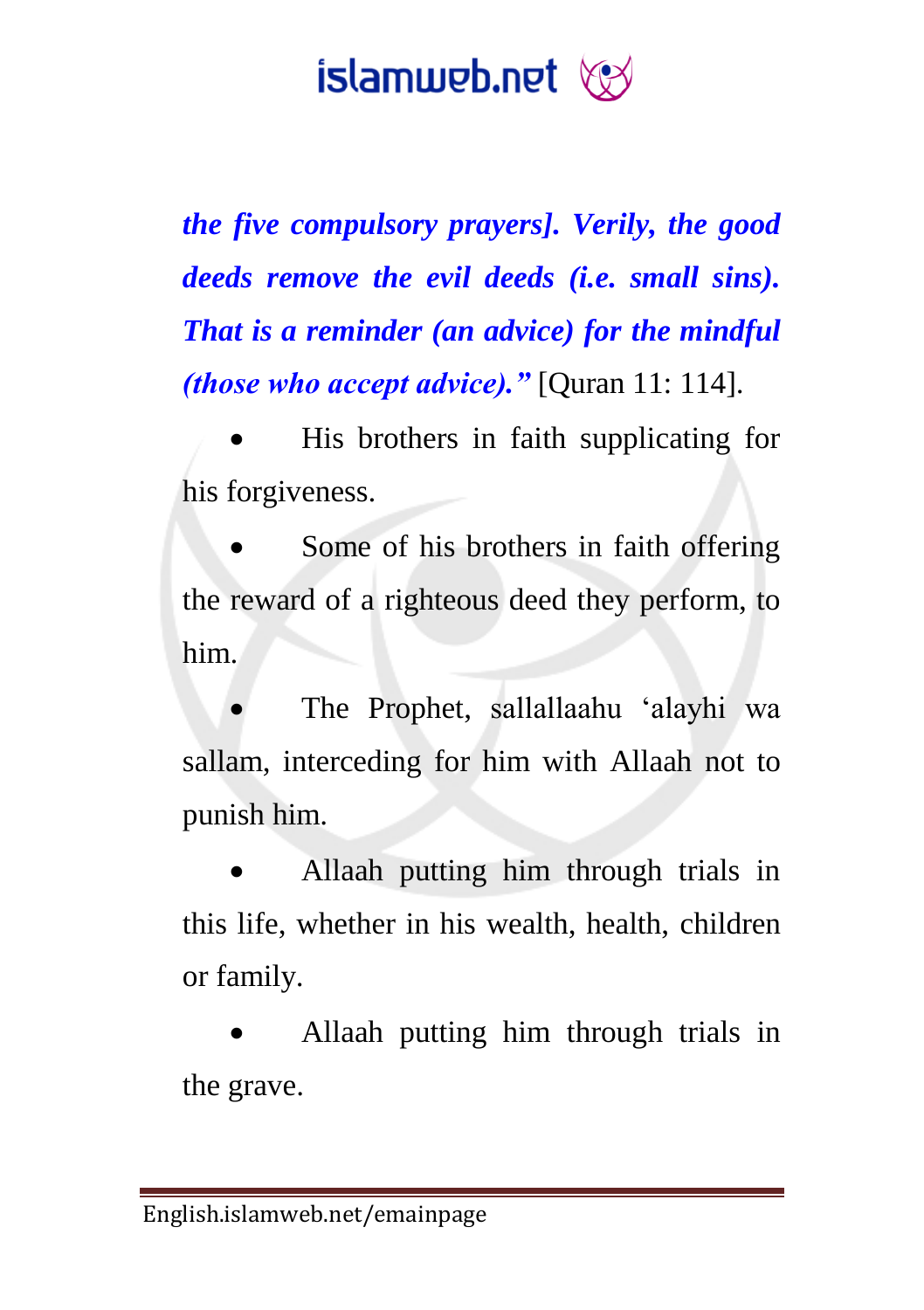Allaah putting him through trials and horror on the Day of Resurrection.

 Allaah forgiving him out of His mercy.

Anyone who misses all these ten ways will have no one to blame except himself. Allaah says in a Qudsi Hadeeth, *"They are but your deeds, I record them, then I pay you back accordingly; so whoever finds good, let him thank Allaah, and whoever finds otherwise, let him blame no one but himself."* [Muslim].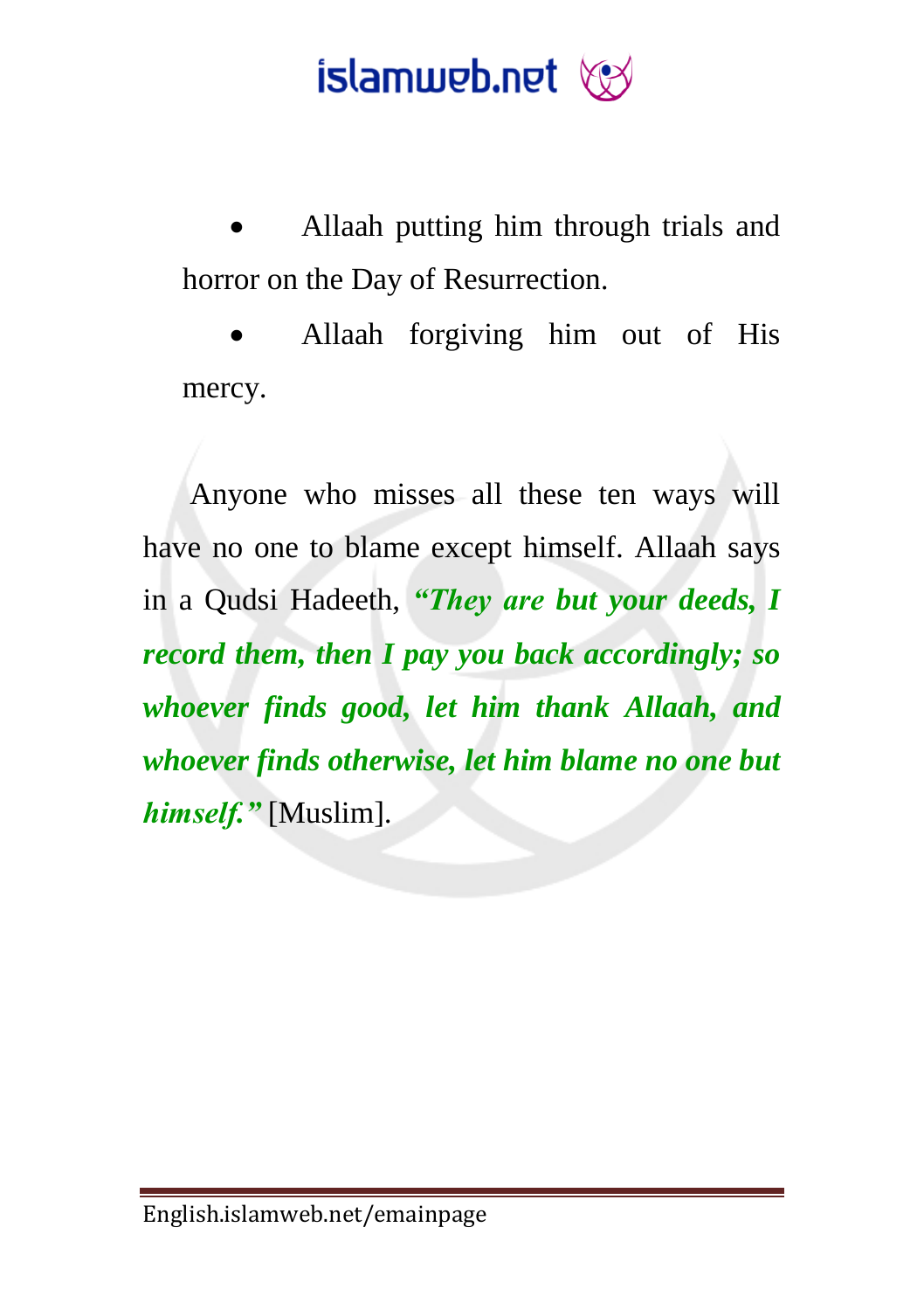#### *Ways to avoid the Hellfire*

Just like Allaah gave us ways to attain His forgiveness and pleasure, He also gave us ways to avoid the Hellfire, Allaah says (what means): *"Everyone shall taste death. And only on the Day of Resurrection shall you be paid your wages in full. And whoever is removed away from the Fire and admitted to Paradise, he indeed is successful. The life of this world is only the enjoyment of deception (a deceiving thing)."* [Quran 3: 185]. The following are some of these ways

 Persevering through the death of three children, the Prophet, sallallaahu 'alayhi wa sallam, said: *"Allaah made the Hellfire prohibited for the one who buries three of his*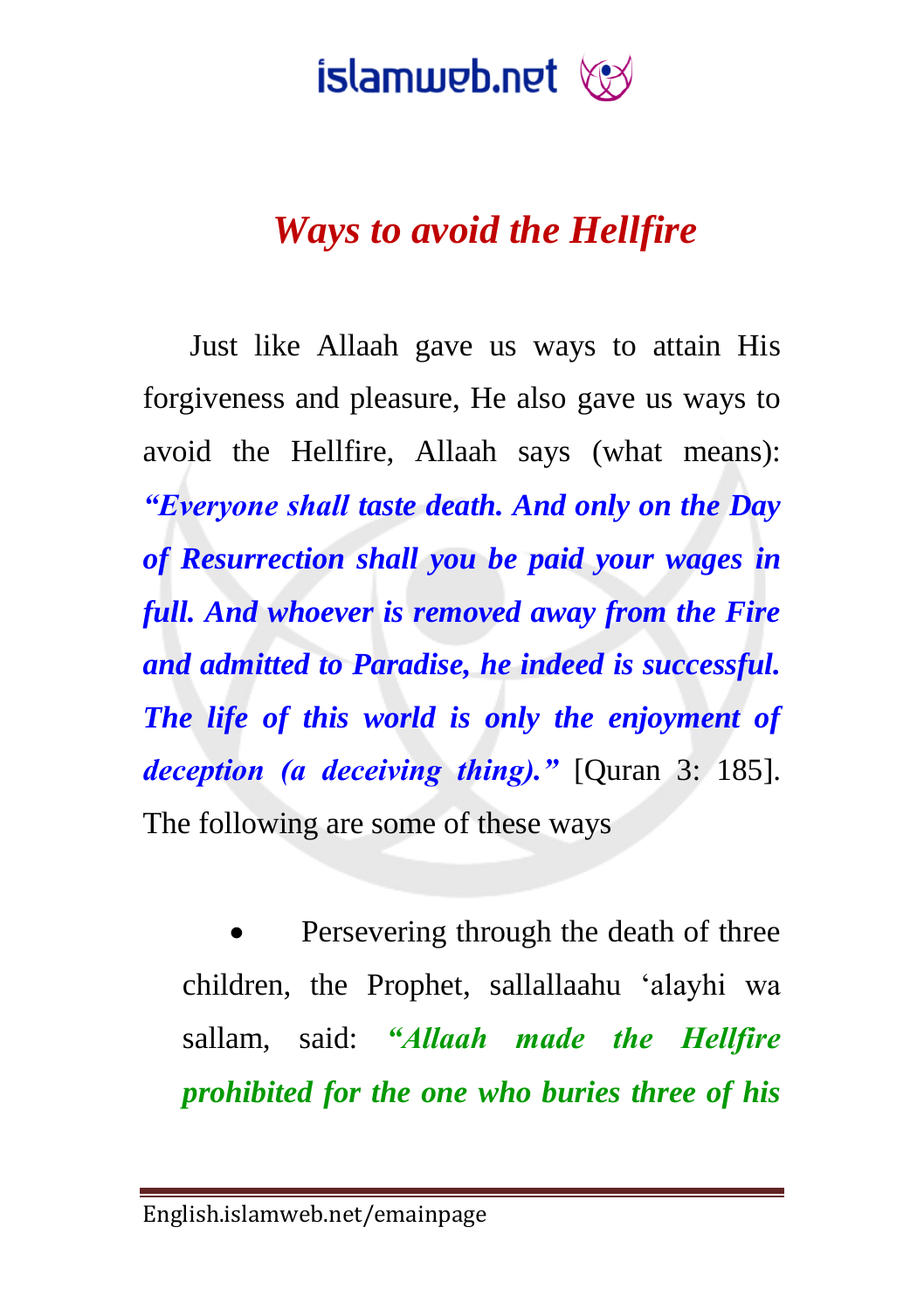

*children (while persevering through it)."* [At-Tabaraani].

 Correctly raising three daughters, or sisters, and being kind to them, 'Aa'ishah, may Allaah be pleased with her, narrated that the Prophet, sallallaahu 'alayhi wa sallam, said: *"No one from my nation properly raises three daughters or sisters and is kind to them, but they will be like a shield for him from the Hellfire."* [Al-Bayhaqi].

 Defending a believer in his absence, Asmaa', may Allaah be pleased with her, narrated that the Prophet, sallallaahu 'alayhi wa sallam, said: *"He who defends his brother in his absence against people who are backbiting*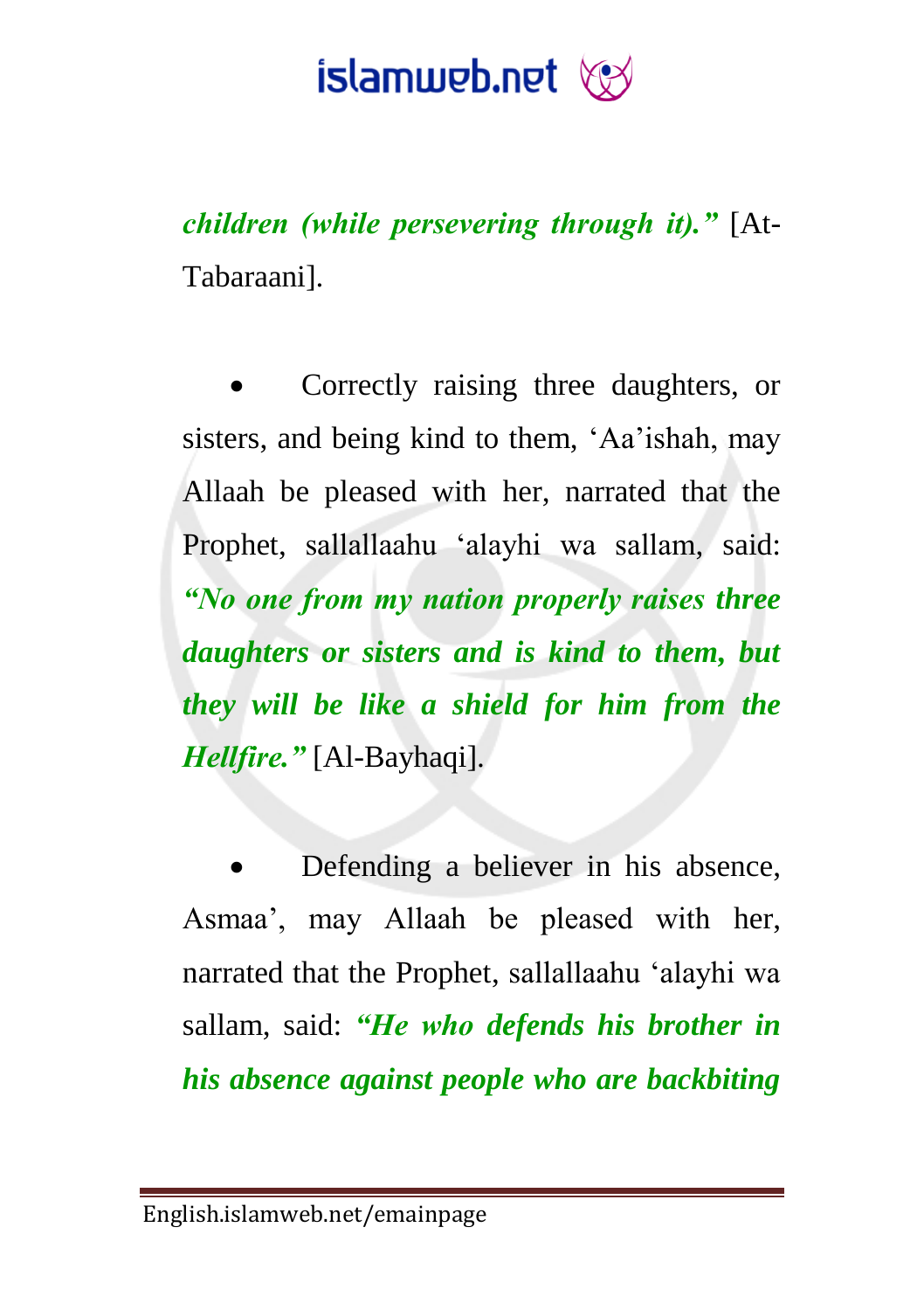*him, Allaah will free him from the Hellfire."* [Ahmad].

 Praying forty days with the congregation and attending the initial 'Allaahu Akbar', *Anas*, may Allaah be pleased with him, narrated that the Prophet, sallallaahu 'alayhi wa sallam, said: *"He who prays forty days attending the initial 'Allaahu Akbar', will be freed from hypocrisy and from the Hellfire."* [At-Tirmithi].

 Good manners, Abu Hurayrah, may Allaah be pleased with him, narrated that the Prophet, sallallaahu 'alayhi wa sallam, said: *"Allaah will forbid the Hellfire to (even) touch the one who is gentle and lenient."* [Al-Haakim].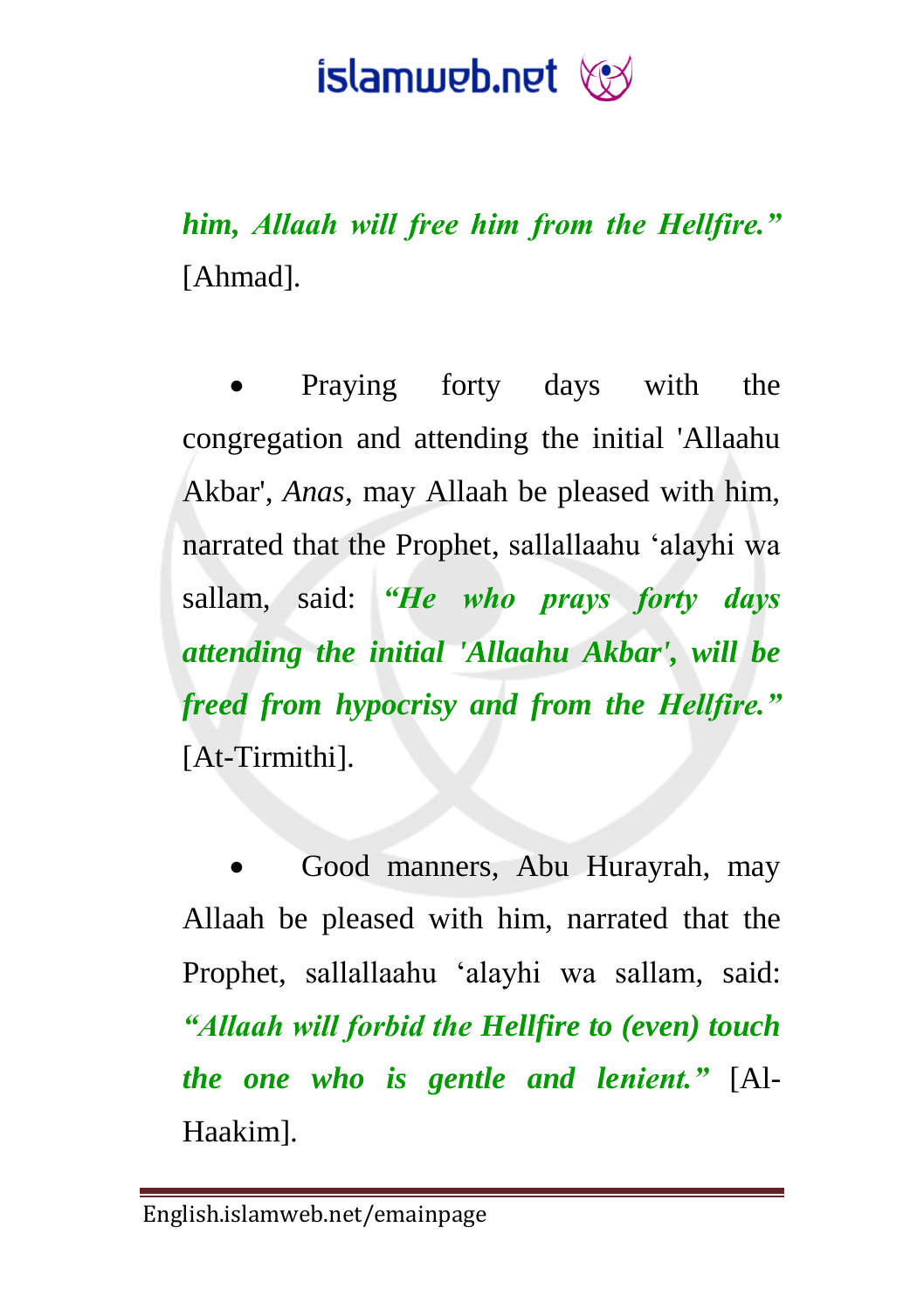## islamweb.net

 Praying Fajr and 'Asr, 'Umaarah ibn Ruwaybah, may Allaah be pleased with him, narrated that the Prophet, sallallaahu 'alayhi wa sallam, said: *"The one who prays Fajr and "Asr will never enter into the Hellfire."*  [Muslim].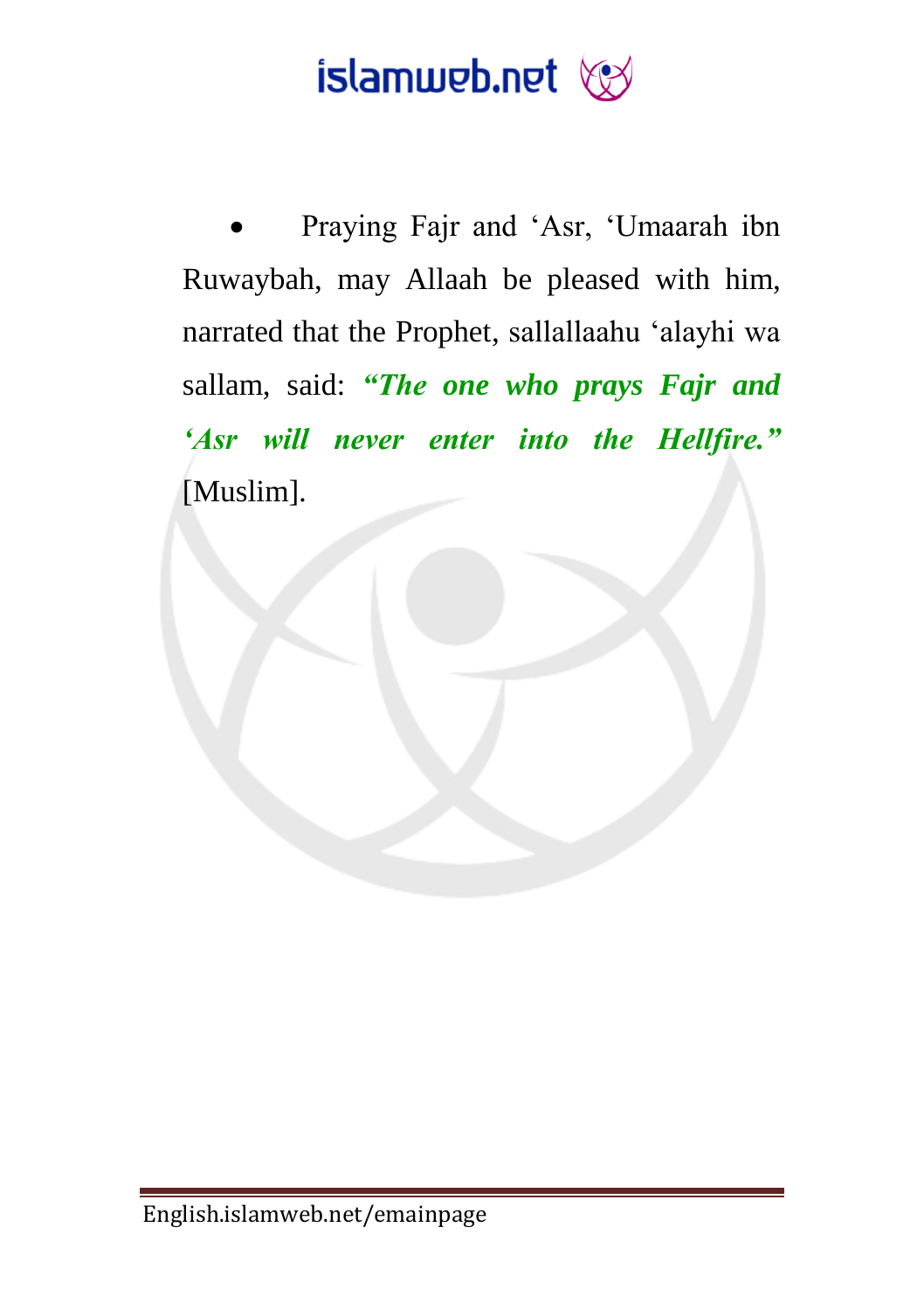#### *Ways to become worthy of Paradise*

 Uttering the two testimonies of faith and applying them. 'Ubaadah ibn As- Saamit, may Allaah be pleased with him, narrated that the Prophet, sallallaahu 'alayhi wa sallam, said: *"Allaah will admit into Paradise regardless of his deeds, any one who says, 'I bear witness that there is none worthy of worship except Allaah alone without a partner, and that Muhammad is His slave and messenger, and that "Eesaa is His slave and messenger and His Word which He bestowed to Maryam and a Spirit; and that Paradise is true, and Hell Fire is true.'*" [Al-Bukhaari and Muslim].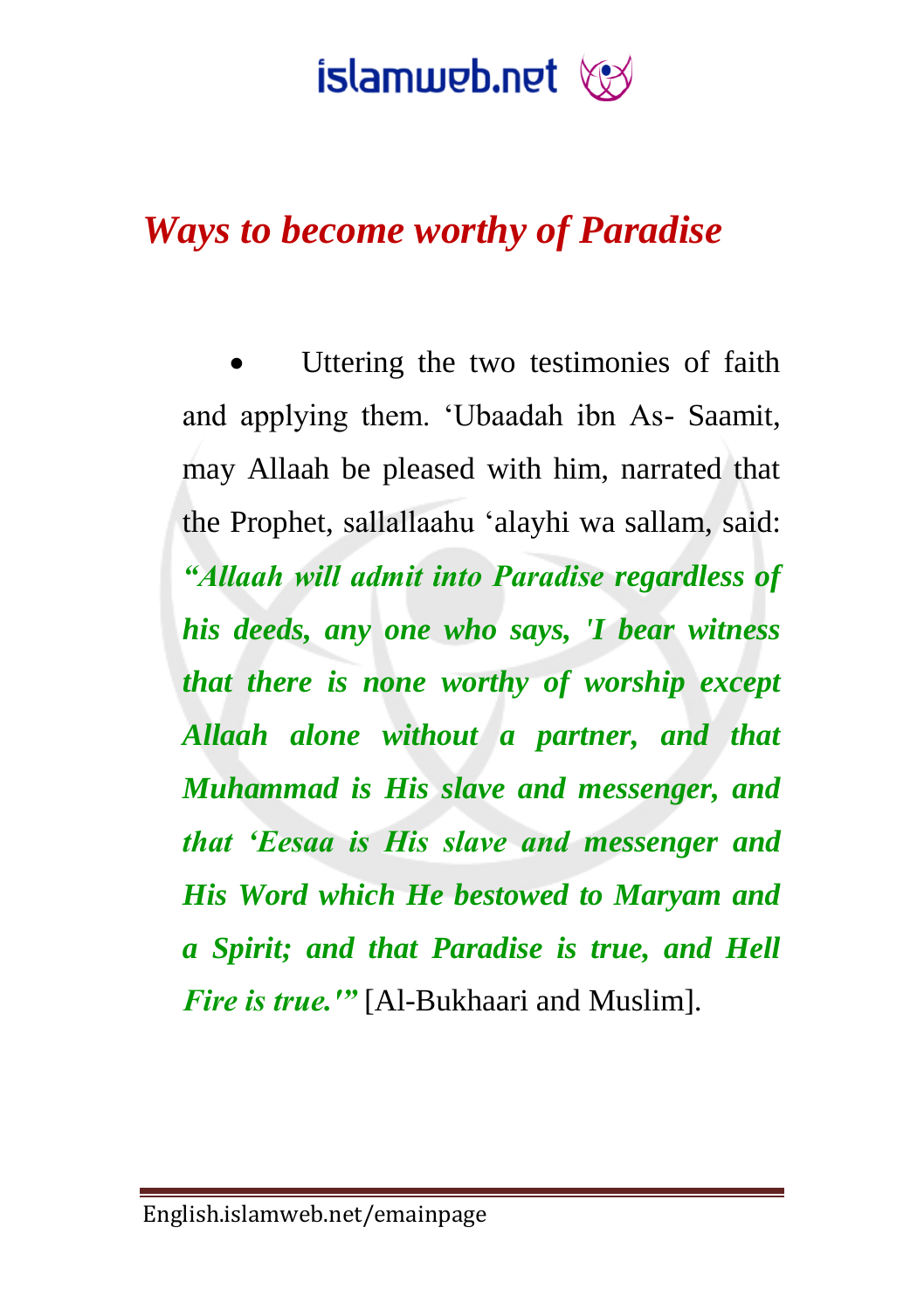Memorizing the beautiful names of Allaah. Abu Hurayrah, may Allaah be pleased with him, narrated that the Prophet, sallallaahu 'alayhi wa sallam, said: *"Allaah Has ninety nine names, he who memorizes them will enter Paradise."* [Al-Bukhaari and Muslim]. Memorizing here means to memorize, believe and act according to them.

 Reciting the verse of Al-Kursi (the throne) after each obligatory prayer. *Abu Umaamah*, may Allaah be pleased with him, narrated that the Prophet, sallallaahu 'alayhi wa sallam, said: *"There is nothing preventing the one who recites the verse of Al-Kursi after each obligatory prayer from entering Paradise, except being alive."* [An-Nasaa'i].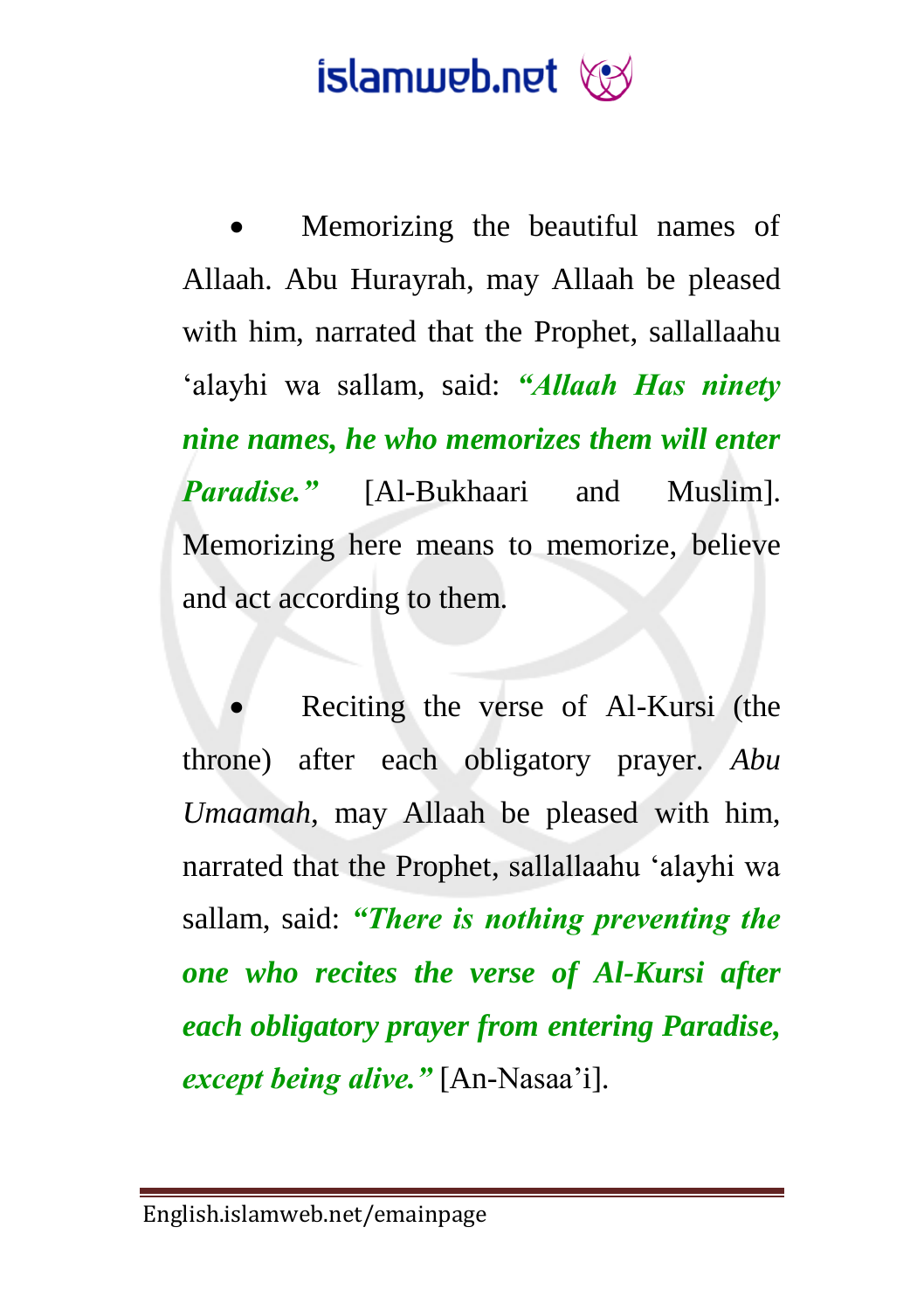Giving in charity. *Huthayfah*, may Allaah be pleased with him, narrated that the Prophet, sallallaahu 'alayhi wa sallam, said, *"Any one who spends in charity sincerely for the sake of Allaah, and dies upon doing it, will be admitted into Paradise."* [Ahmad].

 Financially supporting an orphan. *Sahl ibn Sa'd*, may Allaah be pleased with him, narrated that the Prophet, sallallaahu 'alayhi wa sallam, said: *"I will be this close in Paradise to the one who financially supports an orphan (then he joined his middle and pointer fingers)."* [Al-Bukhaari].

 Guarding one's tongue and private parts. *Sahl ibn Sa'd*, may Allaah be pleased with him, narrated that the Prophet, sallallaahu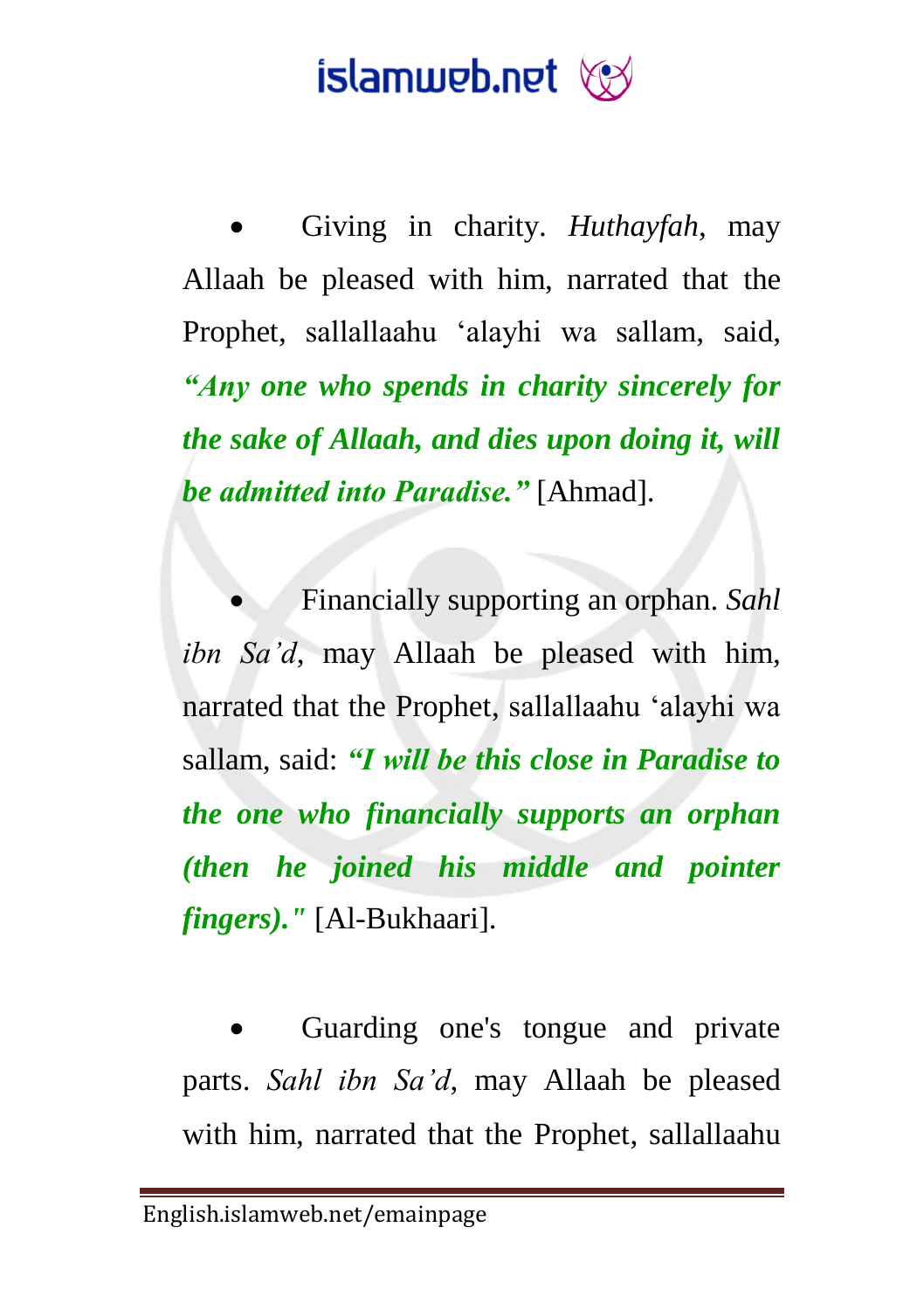'alayhi wa sallam, said: *"Whosoever guards his tongue and his private parts, I will guarantee him Paradise."* [Al-Bukhaari].

 A wife obeying her husband. Abu Hurayrah, may Allaah be pleased with him, narrated that the Prophet, sallallaahu 'alayhi wa sallam, said: *"If a woman prays her five obligatory prayers, fasts her month (of Ramadhaan), guards her private parts, and obeys her husband, she will enter Paradise from any gate she wishes."* [Ibn Hibbaan].

 Being free from arrogance, debt and stealing from war booty. *Thawbaan*, may Allaah be pleased with him, narrated that the Prophet, sallallaahu 'alayhi wa sallam, said: *"The one who dies while being free from*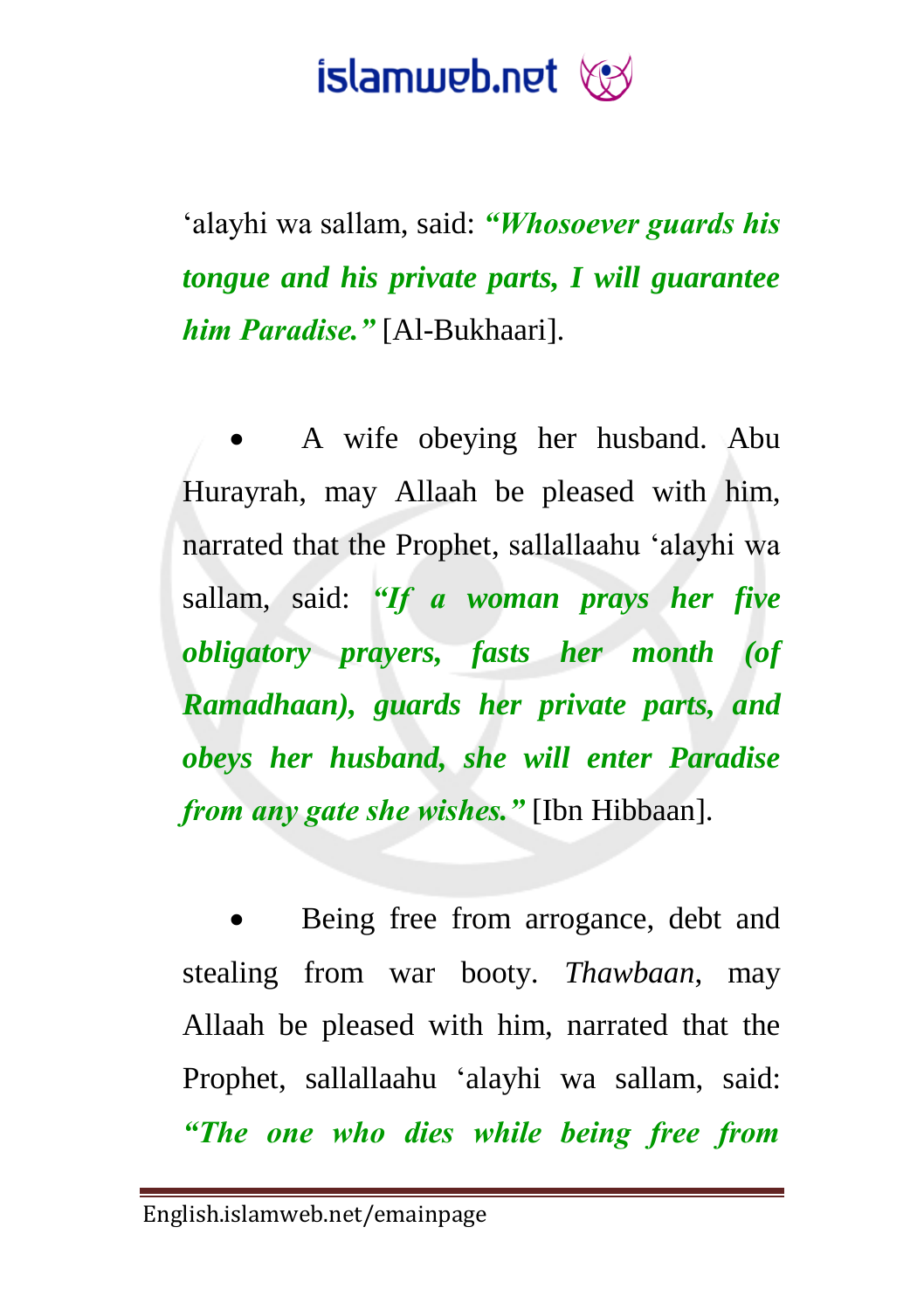*arrogance, debt and stealing from war booty will enter Paradise."* [At-Tirmithi].

 Being a just ruler, kindhearted, and chaste. 'Iyaadh ibn Himaar, may Allaah be pleased with him, narrated that the Prophet, sallallaahu 'alayhi wa sallam, said: *"Three types (of people) are from the people of Paradise: a just ruler who correctly spends the money under his authority, a man who is kindhearted with his family and the Muslims in general, and a needy man with a family who does not ask people for help."* [Muslim].

 Removing harmful objects from the path. *Abu Hurayrah*, may Allaah be pleased with him, narrated that he heard the Prophet, sallallaahu 'alayhi wa sallam, saying: *"I saw a*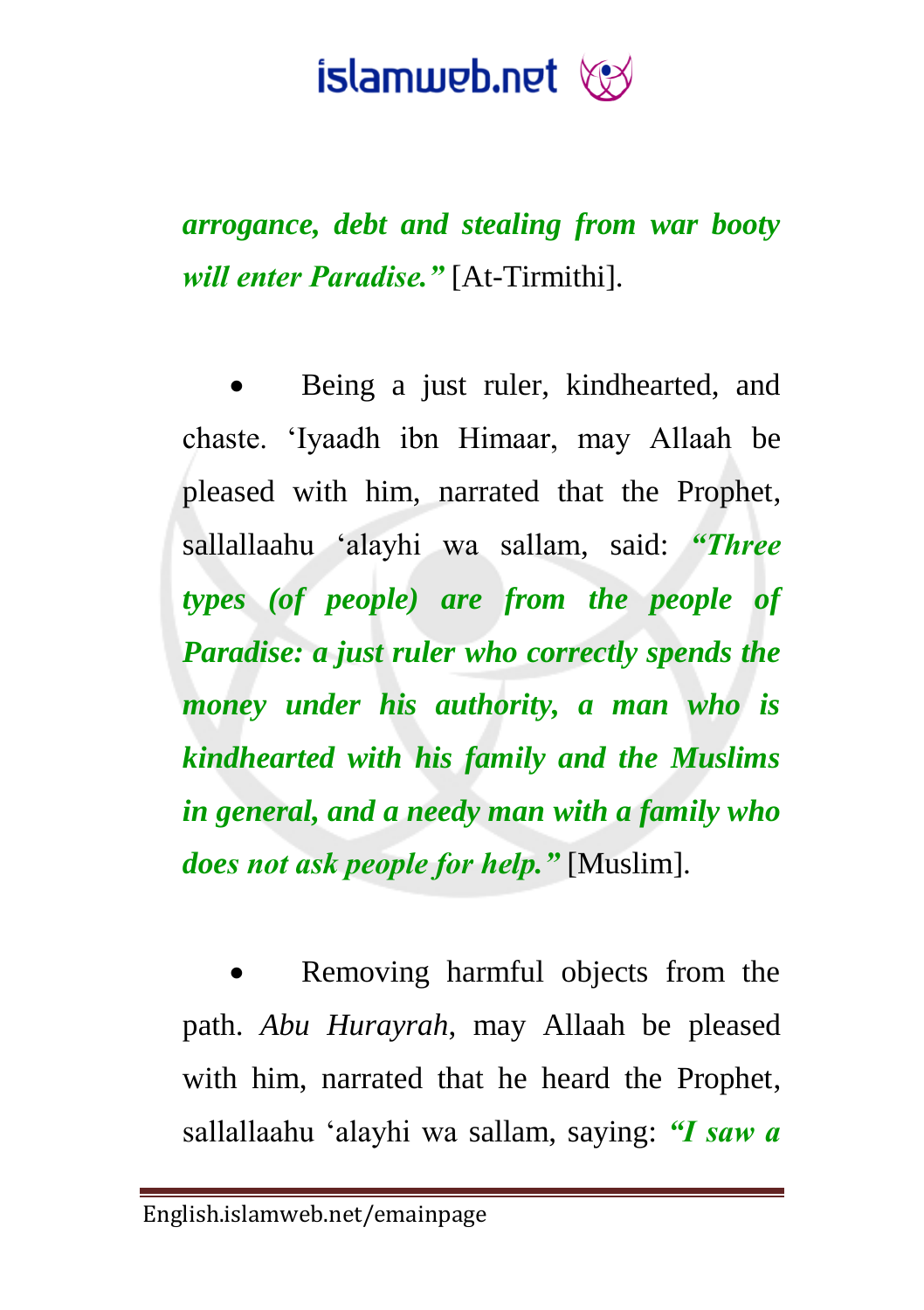*man enjoying himself in Paradise because he cut down a tree that was harming people which was in the middle of a path."* [Muslim].

 Increasing the repayment time to a person who cannot repay a debt. *Huthayfah*, may Allaah be pleased with him, narrated that the Prophet, sallallaahu 'alayhi wa sallam, said: *"A man died and entered Paradise, he was asked, 'What did you do (to gain Paradise)?' he replied, 'I used to trade and give extra time to those who could not repay me, and be easy on them if they only paid me partially, and I would overlook some of what they owed me."* [Muslim].

 Asking Allaah for Paradise three times and seeking refuge in Him from the Hellfire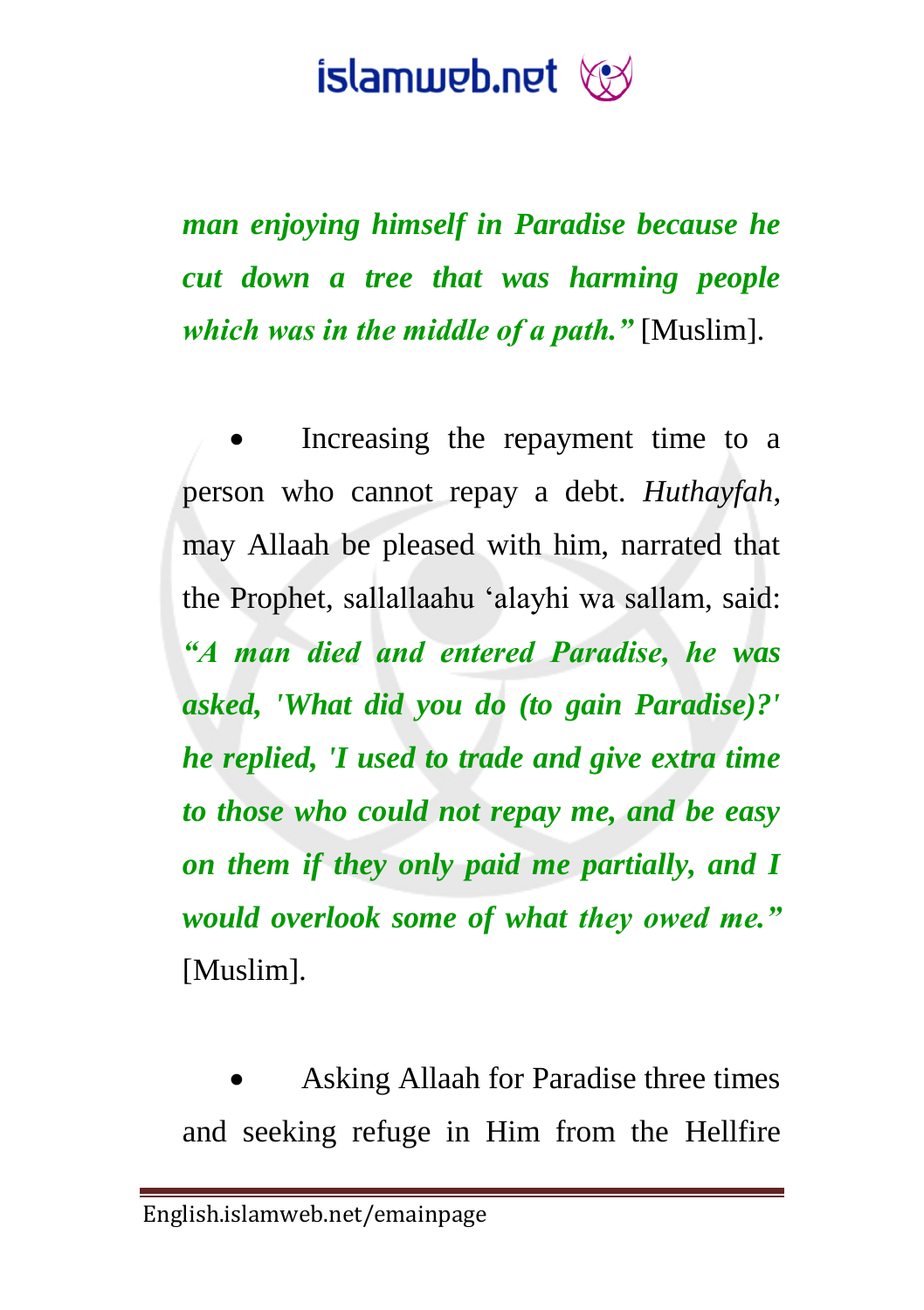three times. *Anas*, may Allaah be pleased with him, narrated that the Prophet, sallallaahu 'alayhi wa sallam, said: *"When a person supplicates for Allaah to admit him into Paradise three times, Paradise will say, 'O Allaah! Admit him into Paradise, and when a person seeks refuge in Allaah from the Hellfire three times, the Hellfire will say, 'O Allaah! Protect him from the Hellfire."* [At-Tirmithi].

 Fasting the day of *'Aashooraa'* (the 10th of the month of Muharram). *Abu Qataadah*, may Allaah be pleased with him, narrated that the Prophet, sallallaahu 'alayhi wa sallam, said: *"Fasting the day of "Arafah expiates for the sins of two years - the previous year and the*